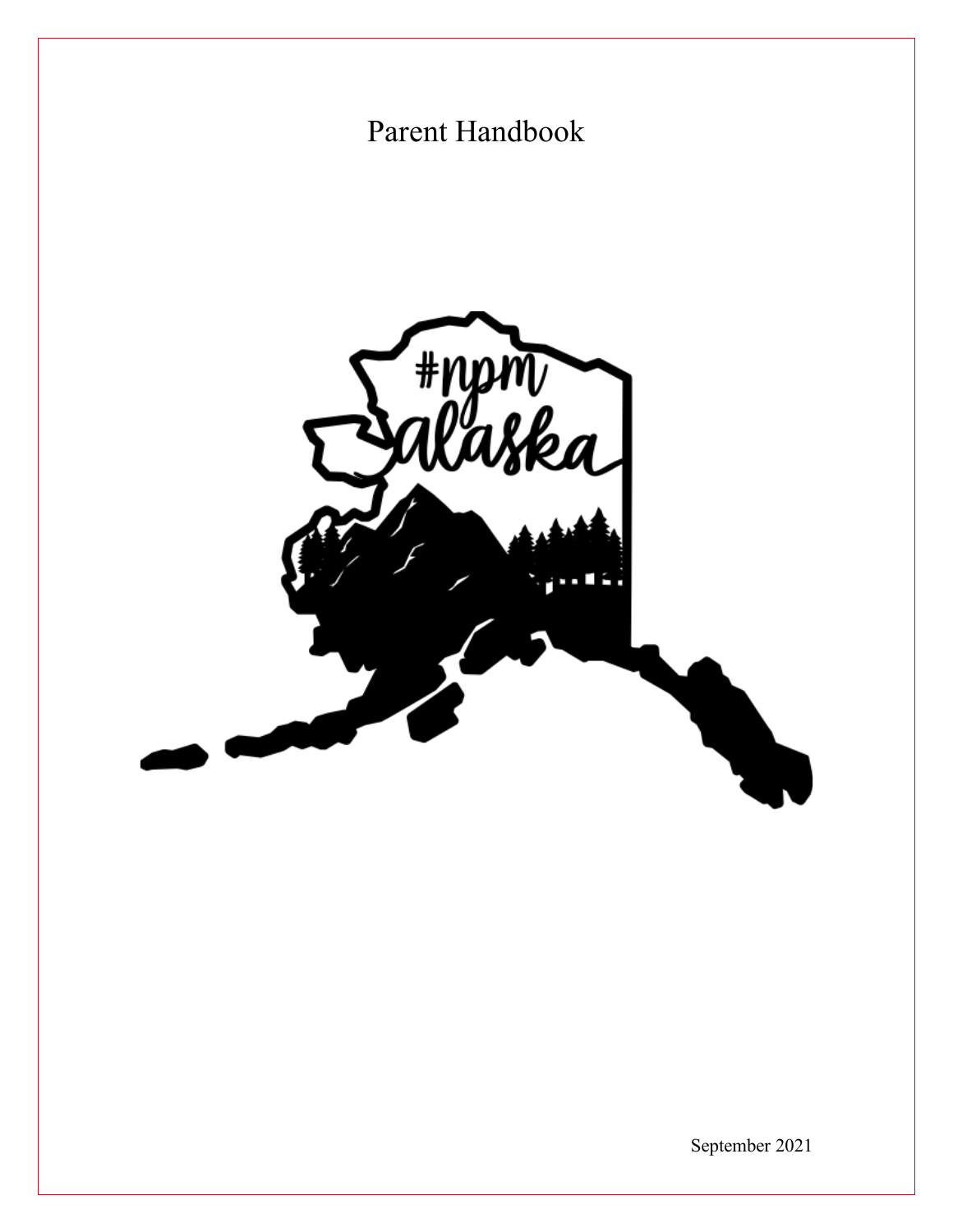### Table of Contents

Philosophy on Education Hours of Operation Daily Schedule Enrollment Fee & Payment Schedule Family Involvement Parent-Educator Partnership Substitute, Emergency, & Volunteers Discipline Policy Corporal Punishment Policy Video Camera- Security Field Trips Snack Time Supplies to be Provided by Parents Items from Home Television/Technology Pets & Plants on Premise Child Pick-Up Authorization Inclement Weather Closures Scheduled Closures Attendance: Vacations & Absences Penalties for Late Payment Record Keeping Privacy & Confidentiality Child Abuse & Neglect Firearms on Premise Medication of Premises COVID-19 Mitigation Plan or Other Such Mass Illness

Appendix A Appendix B Appendix C Appendix D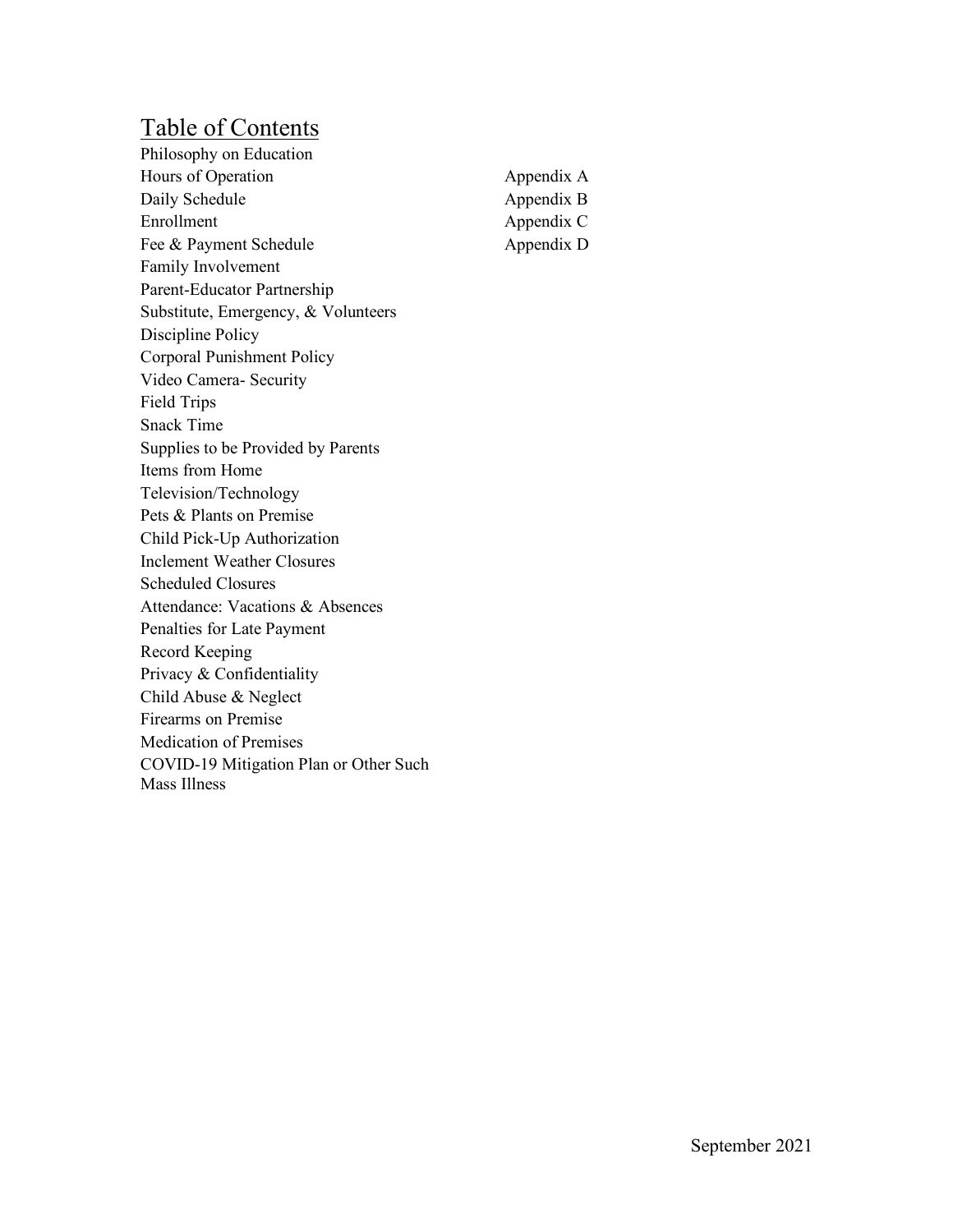### Philosophy on Education

At North Pole Montessori, LLC, our goal is to provide a secure environment where all children, parents and their families feel welcomed and valued. Children participate in a program of educationally challenging lessons and supportive personal interactions planned to foster their social, physical, emotional and intellectual development. All staff are responsible for working with children, parents, their family members, and other staff members in the spirit of collaboration and dedication. Children will always be under approved adult supervision to ensure the best possible safe environment.

Our education philosophy is that young children develop and learn best when they have opportunities to:

- Observe and be part of respectful, supportive and friendly adult-child and child-child interactions
- Engage in the experimenting, exploring, creating, discovering and idea-sharing which are all part of the children's activities adults describe as 'child's play'
- Make choices and become involved in activities that are personally and developmentally right for them

North Pole Montessori, LLC aims to offer the strongest developmentally appropriate practices for children from 2.5 years-6 years. This means the Montessori curriculum falls under the "primary" category which is also known as Early Childhood. The curriculum is geared to work from the most basic skills and to grow upon one another so the child is expanding in all areas of development and becoming a leader themselves.

#### Hours of Operation

Our program offers a part-time schedule of 9:00 am-1:00 pm which is available Monday-Friday. Our program also offers a full-time schedule of 9:00 am-3:00 pm which is available Monday-Friday. A minimum of 3-days attendance is required to allow children an adequate chance for growth and development.

Our doors open at 7:00 am and close at 5:00 pm Monday-Friday. Before school care and after school care take place between 7:00 am-9:00 am and 3:00 pm-5:00 pm. Please refer to www.npmalaska.com for all pricing details.

#### Daily Schedule

#### **TIME Description** 7:00am-9:00am Independent exploration and breakfast is available for those eating at school (**Before school program**)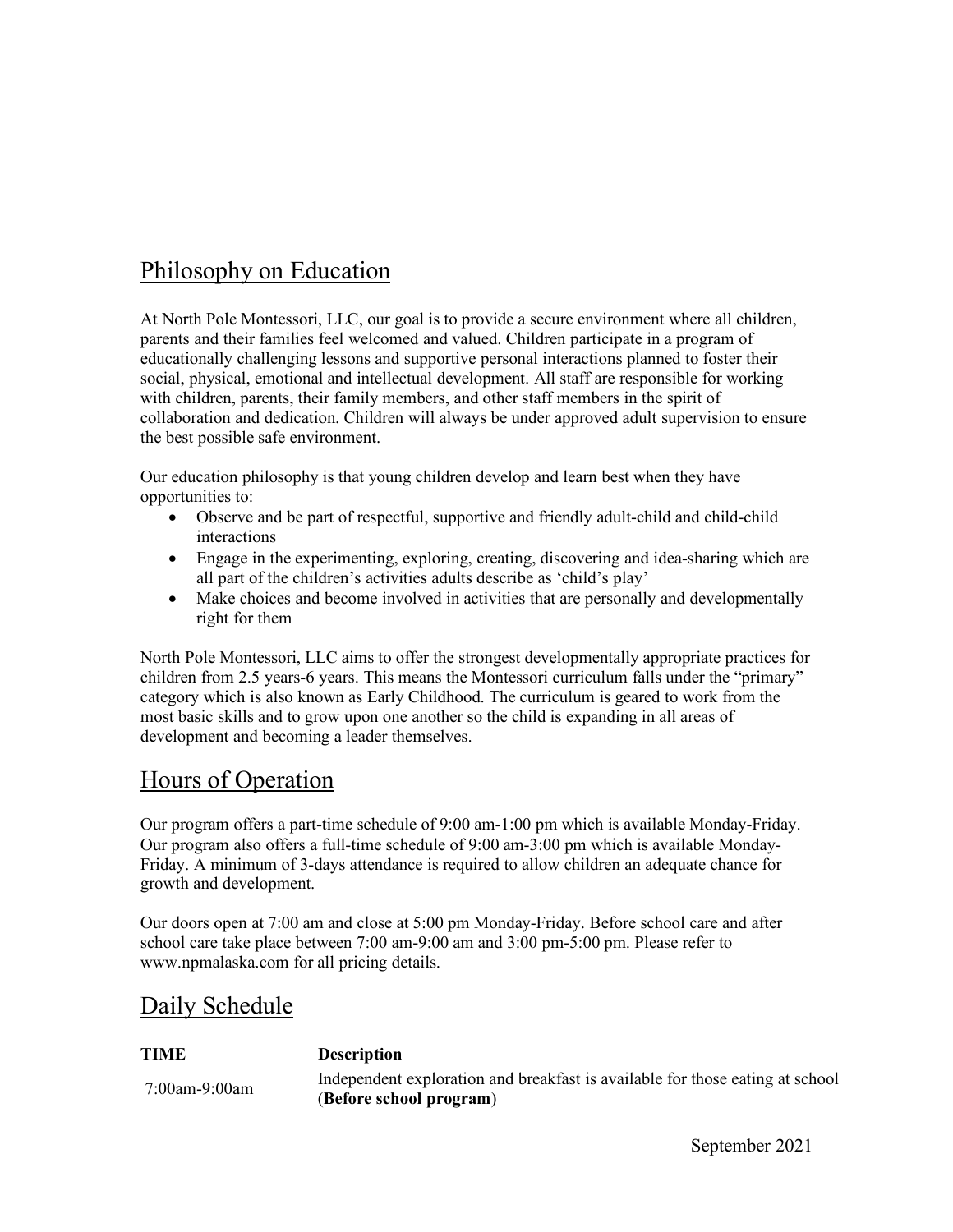| $9:00$ am-11:30am                 | Morning work cycle                              |
|-----------------------------------|-------------------------------------------------|
| $9:45$ am-10:15am                 | Snack will be available                         |
| 11:30am-12:00pm                   | Lunch                                           |
| $12:00pm-12:30pm$                 | Quiet time, reading time                        |
| $12:30$ pm- $1:00$ pm             | Outside free play                               |
| 1:00 <sub>pm</sub>                | <b>PT</b> release                               |
| $1:00$ pm- $3:00$ pm              | Afternoon work cycle/ FT release                |
| $3:30pm-3:45pm$                   | Snack will be available                         |
| $4:00 \text{pm} - 5:00 \text{pm}$ | Outside Play and pick-up (After school program) |

#### Enrollment

North Pole Montessori, LLC is happy to accept children from the age of 3 years to 9 years of age for both preschool and Kindergarten, and Lower Elementary (1, 2, and 3 grade) curriculums. To enroll your child a non-refundable \$100 deposit is required to hold their spot along with a completed enrollment packet which can be found at the school. Along with the enrollment packet a copy of your child's up-to-date immunizations is required before they can enter into the classroom. If you chose not to immunize your child, please see the administrator for other required forms. An emergency card is also required before your child may begin attending the program. To be added to the waitlist, the \$100 deposit fee must be submitted and the waitlist will be visited in the order in which the deposits are received. A supply fee of non-refundable \$200 will be due August  $1<sup>st</sup>$  of the coming school year or at the time of attendance. This fee cannot be prorated for time of attendance or refunded at the time of exit from the program.

### Fee & Payment Schedule

Payments may be made by directly through monthly invoices, in cash, or through PayPal preset tabs on northpolemontessori.com. Payment rates are set for a monthly amount for September 2021-August 2022. Invoices are emailed to the email provided on the Enrollment Contract by the  $28<sup>th</sup>$  of each month and must be paid by the  $10<sup>th</sup>$  of the month the bill is being paid. Fees are charged as such:

3 years-9 years

| $\#$ of days                | Part-Time $(9:00 \text{ am} - 1:00 \text{ pm})$ | Full-Time $(9:00 \text{ am}-3:00 \text{ pm})$                 |
|-----------------------------|-------------------------------------------------|---------------------------------------------------------------|
| 4                           | \$500/month                                     | \$550/month                                                   |
| 5                           | \$650/month                                     | $$700/m$ onth                                                 |
| Before Care (7:00am-9am)    | After Care $(3:00 \text{ pm}-5:00 \text{ pm})$  | Full-Time Before & After                                      |
| $$10.00/day$ (drop-in rate) | \$10/day (drop-in rate)                         | \$175/month (before or after)<br>\$275/month (before & after) |

Failure to pay will result in an immediate dismissal of the child. If payment arrangements are necessary due to a hardship, it must be communicated with the administrator. Failure to pay an invoice on time will result in a \$20 late fee. Any form of returned payment will also result in a \$20 fee. A recluse bathroom fee of \$25 will be collected on the day of incident. This can include misuse of the bathroom facility or the pattern of urine or deification in a child's pants. This is hazardous and time consuming for the entire school, thus the need for an additional charge.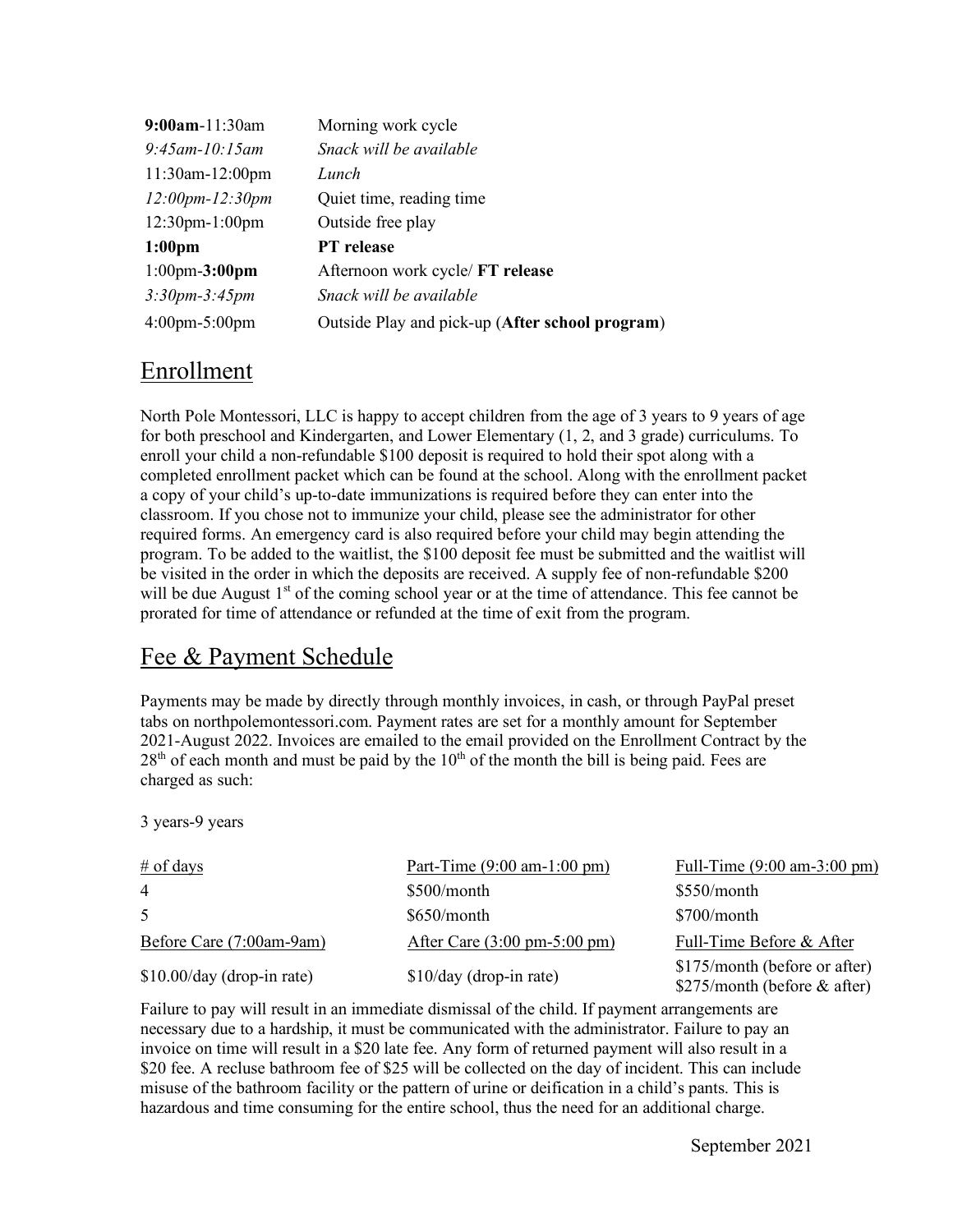### Family Involvement

The Montessori Method is a lifestyle learning where independence and growth must be fostered both in the program and at home. Thus, family involvement is as integral a component of highquality early childhood education as providing direct education and care to children. We respect and support families by maintaining ongoing communication between Educators and parents. Educators communicate with families through regular Parent-Educator communication, weekly folders containing work of children's learning, and a myriad of informal ways of staying on site and interact frequently with families, Educators and children. This way immediate concerns can be properly addressed before minor problems become big ones.

Volunteering in the classroom and observing all the different ways the Educators provide learning activities can be very eye opening. You will learn a lot about simple, fun activities you can do at home to advance your child's education and overall development.

We do require 3 volunteer hours per family per school year. These hours can be met by donating your time in the classroom, helping with field trips, experiencing one of our many classroom activities such as Pie Day, or by donating items needed to assist our everyday classroom run. A list of items is available on signup.com.

### Parent-Educator Partnership

Correspondence with parents may be done verbally or by email. Records will be kept routinely documenting individual children's growth. The records track children's interests, skills and conceptual development. This data is used to write reports for parents to present at parent/Educator conferences, and it is used to tailor curriculum to each child's learning needs in the class.

Parents are permitted to visit North Pole Montessori, LLC with prior notice. Feel free to join the classroom activities and accompany us on field trips, but keep in mind the three-hour work cycles and their importance in your child's development.

The ultimate goal of parent-educator communication is fostering a lifelong, rich relationship between a child and his or her parent(s). Constructive criticism is always welcome as it helps the program as a whole. However, derogatory or slanderous language inside or about the school will not be tolerated! The administrator may deem in necessary to dismiss the child(ren) and issue a Cease and Desist Order if the inappropriate behavior shows a problem or continues.

### Substitute, Emergency, & Volunteers

In the event of emergency coverage, only adults who have completed the required background check will be asked to step in for the Administrator/Lead Teacher. On days when only a single staff member is available and emergency occurs, all parents will be notified of the situation and directed to pick up children if found necessary. Emergency Procedures are outlined in the Get Out Alive! Evacuation and Disaster Preparedness Plan posted at the entrance of the classroom. All emergency procedures will be reviewed and followed as outlined in the plan. A copy can be requested with the Administrator. Volunteers may come into the classroom, but will not be left without another supervising adult. All staff members undergo a background screening.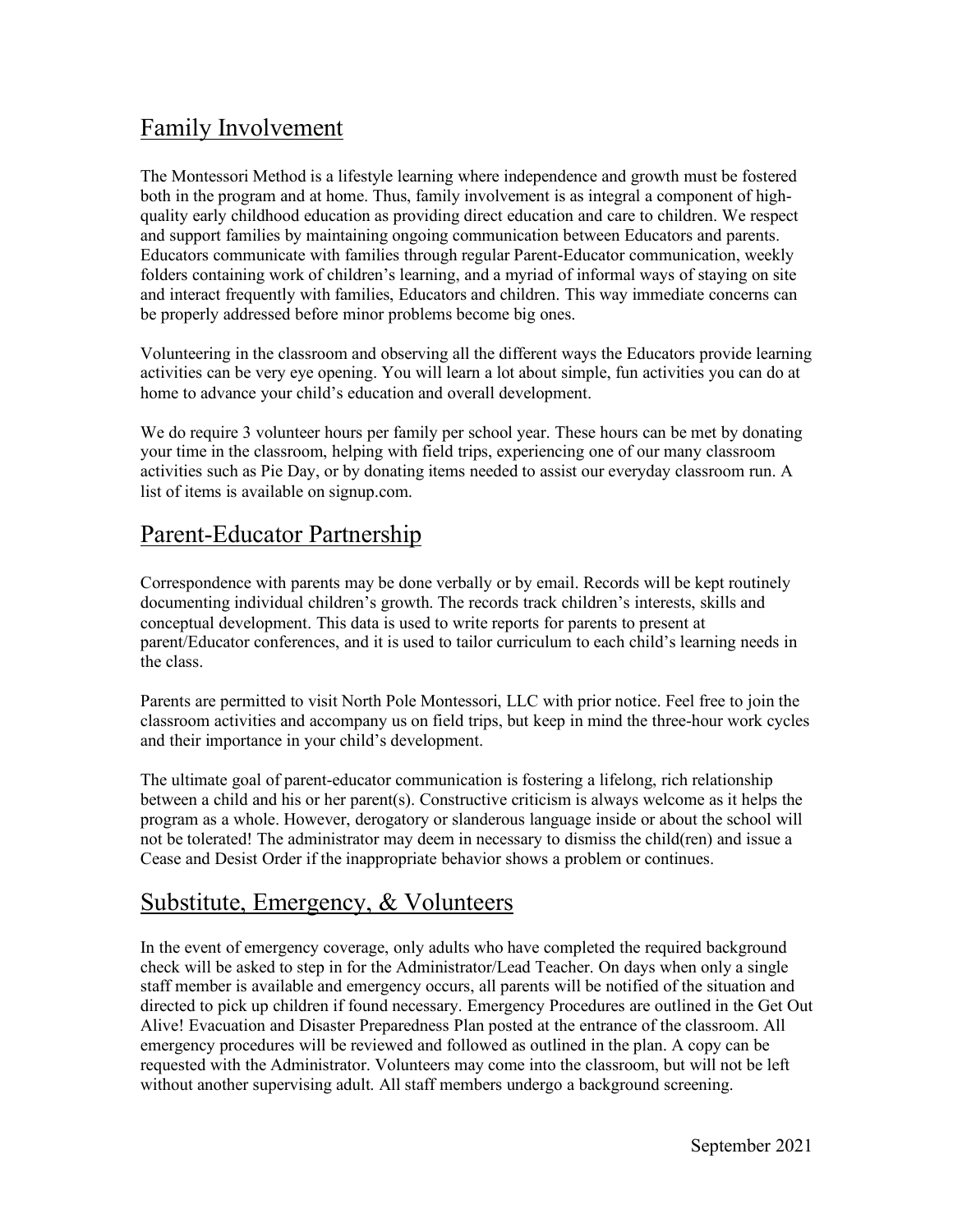## Discipline Policy

It is strictly prohibited in our policy to physically discipline children (no spanking, hitting, or shaking). We do not believe in threatening, shaming, or belittling children for misbehavior. We never withhold or threaten to withhold food as a form of discipline, nor do we bribe children with food or any other treat in order to get them to comply.

Young children can struggle to communicate their needs as they work through their social and emotional development. Thus, yelling, throwing objects, and biting could occur. Corrective measures such as verbal acknowledgment or redirecting attention to tasks will be used. These actions are never condoned behavior, but it is a clear understanding children must learn from their mistakes if behavior is truly to ever be changed.

Parents will be notified of issues seen with behavior in the classroom. If a pattern is recognized a behavior action plan will be developed between Educators and parents. If behavior becomes too dangerous for the child or others in the program, dismissal may be required immediately which will be at the discretion of the program administrator.

Classroom Educators embrace and uphold a few basic rules and routines and give warnings and reminders (for scheduled transitions as well as for rules of behavior). Gently and consistently, Educators insist on compliance. In general, we try not to say 'no' and 'don't', instead we communicate with "no thank-you". Educators make an effort to frame directions in positive language (instead of 'don't run', we say 'walking feet').

### Corporal Punishment

Meeting requirements of the Alaska Department of Education & Early Development and as stated in our discipline policy, no child will be disciplined by means of corporal punishment at North Pole Montessori. In the unfortunate event that a staff member violates this policy, the staff member will be counseled and corrective action will be taken up to and including termination.

# Video Camera-Security

To provide additional security measures for students and staff, video cameras have been installed in the Children's House classroom, Elementary classroom, and on the playground. If an incident arises the school administrator will offer footage to the parties involved or a parent may request footage for an incident in question. Footage is stored in our system for a total of 27 days (standard app availability), please note this does require time sensitivity with a request. Beginning December 1, 2020 (denials prior to this date were made in an area where they could be captured on recording, but due to storage retainment this is not a sufficient method) an incident report will be filled out with a date and time stamp to the video in question. The individual or parties involved, depending on the particular incident, will be offered the chance to view the video or decline. If the video is declined, this will be documented and the declining party will be asked to sign in acknowledgment they have declined to view. If accepted, the video link will be emailed by the school administrator for record of receipt. Video footage is not be shared via text message, email, social media, or in any other form by any parties, other than the school administrator during the initial presentation. Failure to comply with this policy may result in dismissal from the program or further actions deemed necessary for student, staff, or program security.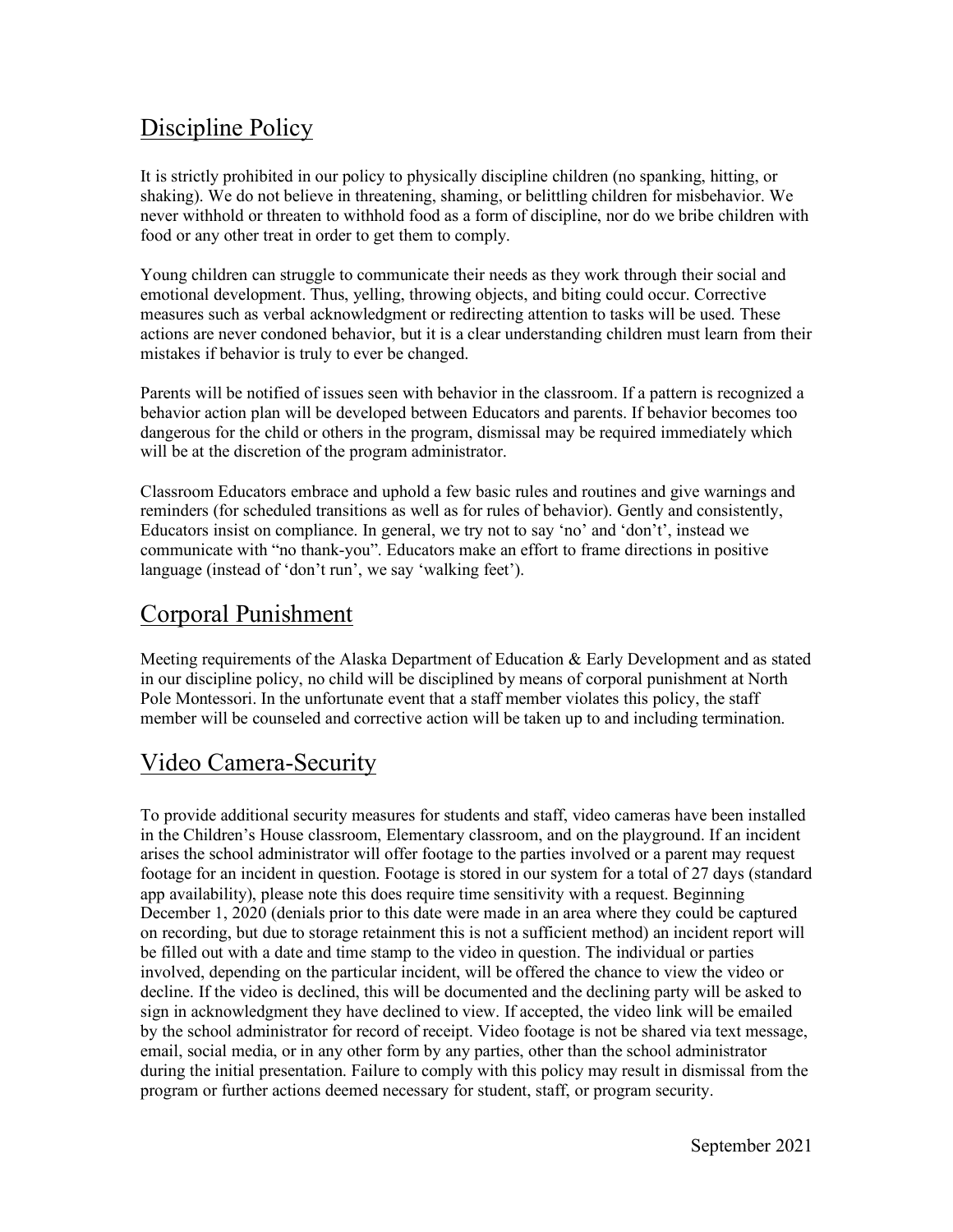## Field Trips

In most cases, parents are welcome to come along on any formal field trip. Note that our educators always bring along cell phones and can be reached at any point during a trip. Transportation for field trips will be done in a North Pole Montessori insurance covered vehicle unless otherwise found necessary. Travel details for any field trips will be included as necessary. A permission slip will be available the morning of a scheduled field trip which requires a parent signature for a child to attend the activities.

### Snack Time

We are a peanut and gluten friendly environment. For gluten free children we do our best to accommodate snacks with fresh fruits and vegetables, but unfortunately cannot guarantee all snacks will meet specifications. If your child has any food allergy it is important to discuss the matter with the administrator to find the best options for food. Snack time generally consists of fruits, vegetables, cheese and crackers, granola, yogurt, and smoothies. We try to provide organic and natural diets for the betterment of the student body. Snack is provided for 30 minutes where children can serve themselves when they find a moment to break from their current lesson.

### Supplies to be Provided by Parents

Lunches: Children must bring lunch from home if not signup for the school lunch program. An email is sent out monthly to parents with a Signup Genius link.

Clothing: Weather appropriate attire!!! Children need the opportunity for free outdoor play which will be conducted outside whenever permitted up to -20. An extra pair of clothing should be included for any accidents, messy outdoor play, or craft time mishaps.

Indoor shoes: A pair of no slip shoes are required for indoors. These are separate shoes than what is worn to and from school or used for recess time. This ensures cleaner work spaces for the children and eliminates the spread of illness and disease. This is also a Fire Marshal requirement to ensure children have shoes on their feet in the case of an emergency or during a fire drill.

# Items from Home (including Birthday Parties)

Comfort items and family photographs can help a child feel more secure away from home. Toys from home can create problems at school. If you are wondering about what your child can bring to school, and what should stay home, please ask.

Talk to the Educator before if you wish to provide treats to celebrate your child's birthday. The Educators will help you decide what and how much to bring. Also if the preparation may be a great lesson opportunity during school hours.

### Television/Technology

No outside technology devices will be allowed in school unless specified for a special activity/occasion. Television at school is limited to educational programs which assist in delivering certain lessons. Yoga activities or other movement activities may also be delivered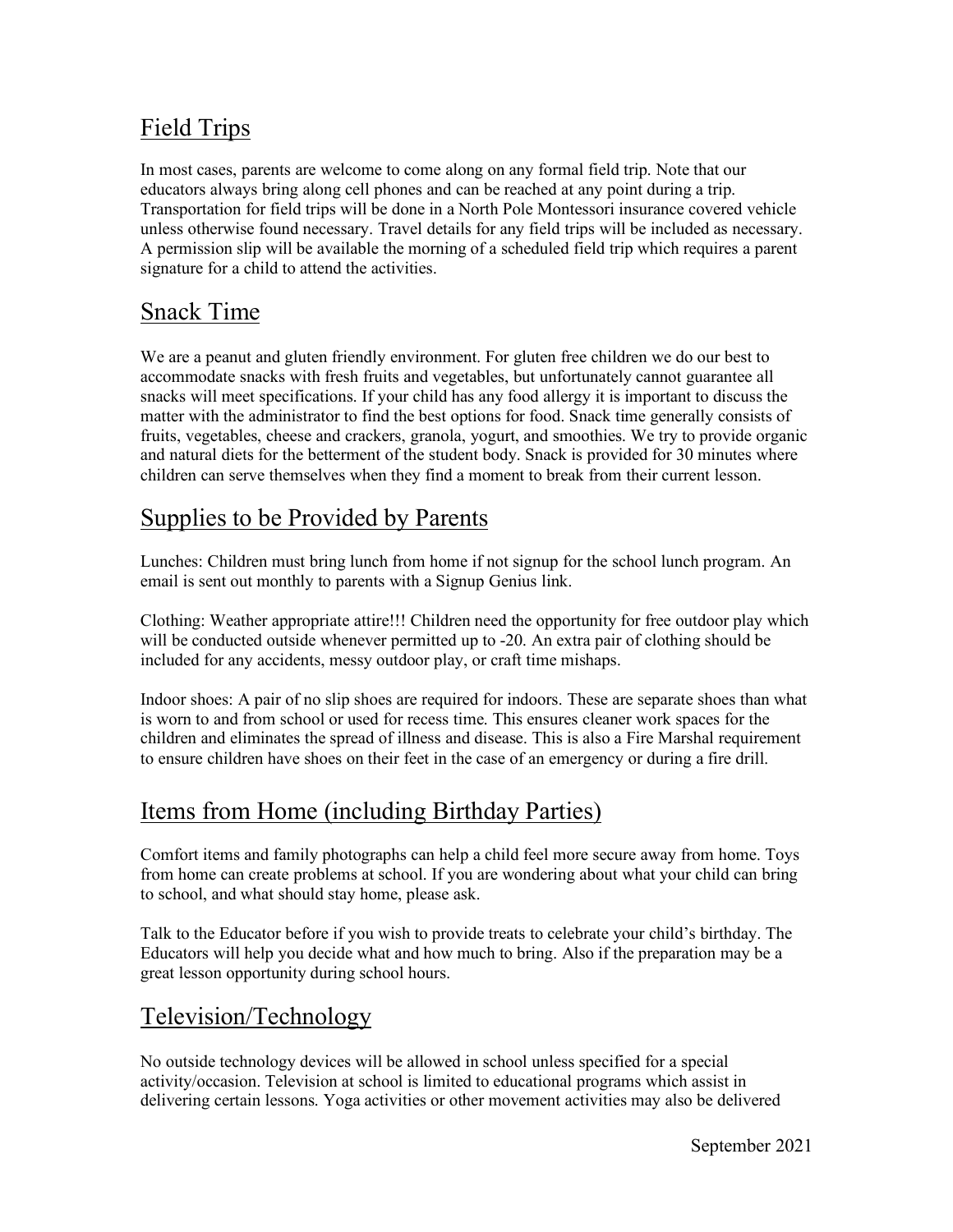through television. All videos, movies, and activities will be previewed to ensure appropriate content. Regulations prohibit no more than 1.5 hours of television, movie, computer, or games in a 24-hour period. Although not used in the program, computer learning activities must not exceed 2 hours per day.

### Child Pick-Up Authorization

Children are only permitted to be picked up by those the enrolling parent(s) authorize. These persons are listed on the pick-up card. Keep the list up-to-date. If you need to ask someone to pick up your child who is NOT on the card, please notify us ahead of time, in writing. Anyone picking up a child should be prepared to supply photo identification, which will be copied and kept on file.

When dropping off or picking up your child, NEVER leave your child unattended. DO NOT leave children of any age unattended by parked vehicles. All children must be directly supervised (within eyesight) of an adult family member or one of our staff members.

#### Inclement Weather Closures

North Pole Montessori, LLC aims to notify parents at least 24 hours in advance of any anticipated closures due to inclement weather, most notably in the case of a major snow or ice storm, but generally only in extended power outage situations. It is possible that in some cases 24-hour's notice is not available. All family members will be notified by phone of any group home closures as soon as possible. If you do not receive a phone call regarding a weather related closure, assume the group home is open as usual.

### Holiday Closures

Please refer to northpolemontessori.com for scheduled school closures. Any dates listed here which do not result from an emergency situation will be available 30 days prior to closure. Note North Pole Montessori does not observe the Fairbanks North Star Borough School District Schedule.

#### Attendance: Vacations and Absences

It is understandable that at times families get busy and a late arrival is unavoidable. Where at all possible, please be sure to drop-off your child on time. Late arrivals can disrupt daily routines for your child, as well as the class in entirety. If you know your child will be more than 15 minutes late, please call or text directly to notify your educator.

Vacations are a great opportunity for all families to experience. When a vacation has been scheduled, school absences should be discussed with your educator directly. You will be responsible for all group home fees during this time. This is important to continually provide quality food, material, and education. If payment is not made for vacation/extended absences, the child's slot can no longer be guaranteed upon return.

If your child becomes ill with a fever, it's important to keep them home for the day (refer to Appendix A below).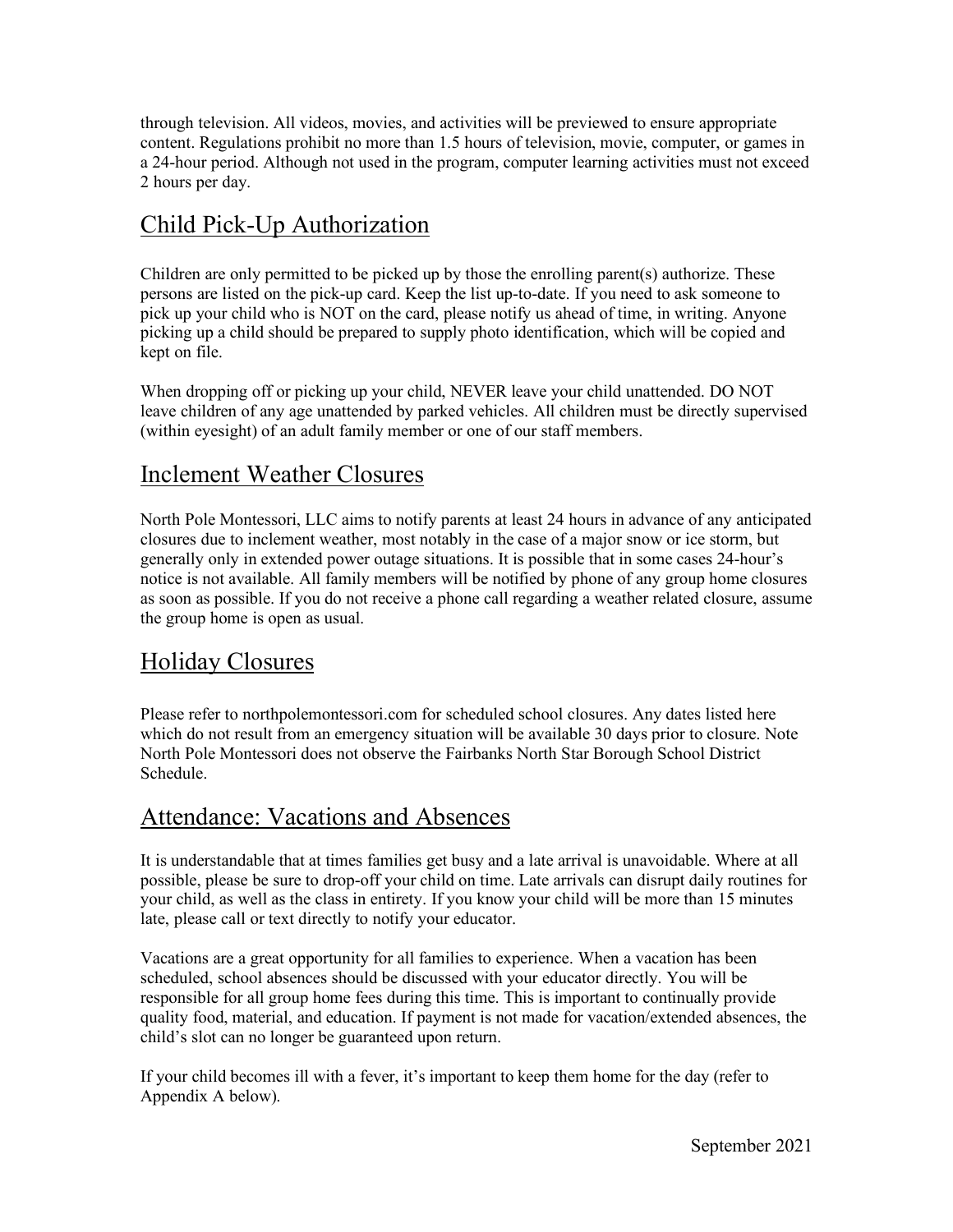### Penalties for Late Pick-Up

When not previously discussed, 1.00 per minute will be charged for late pickup past 5:05pm. There are times of emergency or unavoidable circumstances where communication is essential!

## Record-Keeping

It is extremely important to tell us about changes in home address, home phone number, workplace (or school), work (or school) address, work (school) telephone, and cell phone of parents in the home, emergency contacts and all those authorized to pick up the child. For your child's welfare we must be able to reach you (or your alternative emergency contacts), all day, every day. Keep us informed daily of phone number changes.

All pertinent information related to your child's health should be updated regularly, including allergies, food restrictions, medical procedures, health conditions, your pediatric health provider's name, address and phone number. Also include your child's health insurance information.

### Privacy and Confidentiality

Types of information which are kept confidential and shared only with those who need it to carry out their jobs include: medical history including any current or suspected medical problems; family status; financial information; and other personal issues like family matters or children's behaviors.

Access to written records is restricted to administrative staff, state monitors, and the Educators directly responsible for the child. In order for records to be released to any other person, school or agency, written permission is needed from the child's parent.

Areas of concern (like problem behavior or other special needs) are discussed with parents in private and in a problem-solving manner, respecting the roles we all can play in helping children feel competent and successfully become part of the group.

### Child Abuse/Neglect

If there is any abuse or neglect suspected of any children in our care, our team is required to report it to Child Protective Services. If our team has reason to believe that any family member or guardian picking up a child is under the influence of drugs or alcohol, an emergency contact will be called to pick up the child. If the impaired individual is insistent on leaving with the child, the incident will immediately be reported to the authorities.

### Firearms on the Premise

No one is advised to carry a weapon onto the property without preauthorization from the Administrator.

### Medication on Premises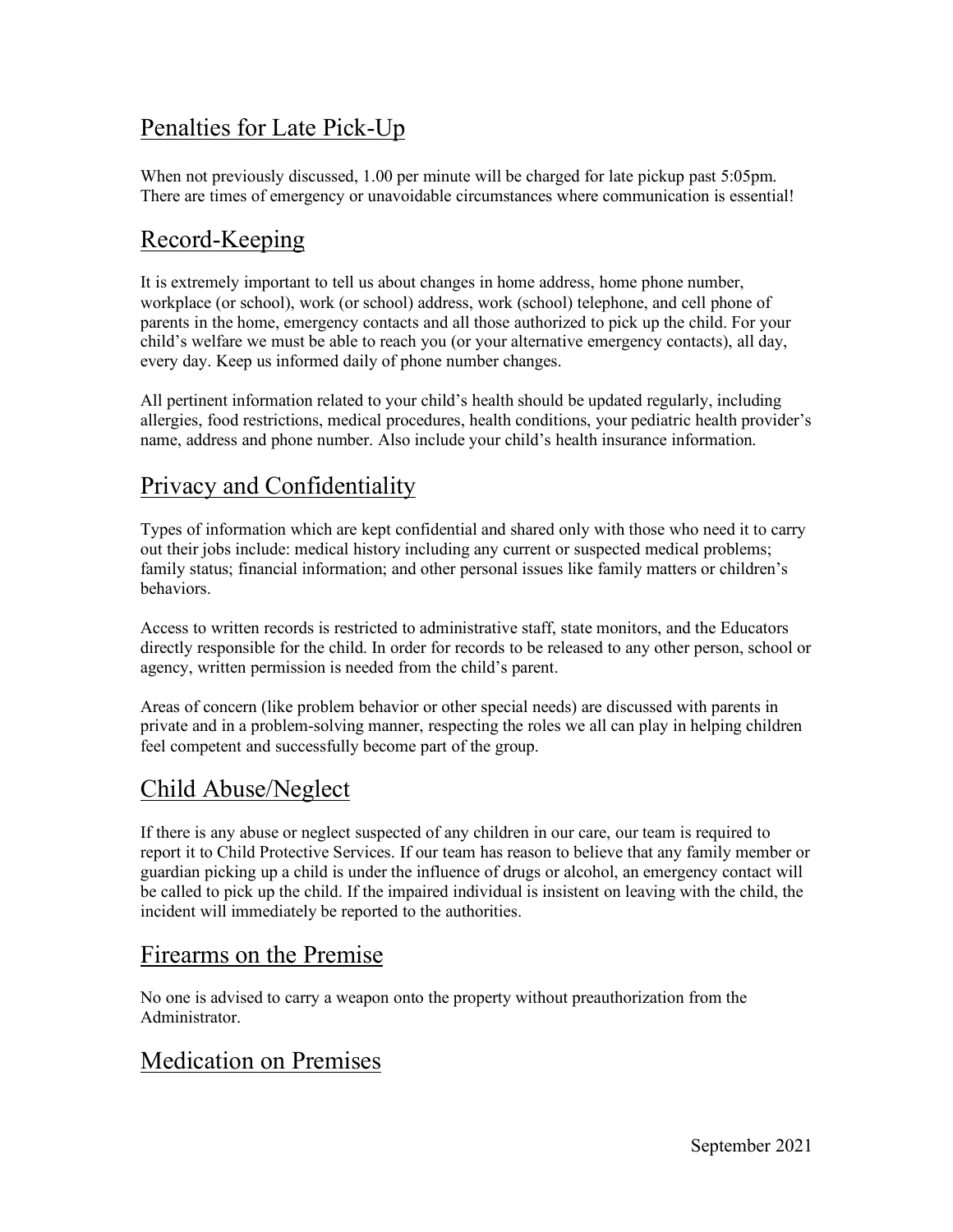If your child is on medication, try to arrange the medication schedule so your child does not need the medicine at school. If this is not possible, and if the medication is prescription (or accompanied by a doctor's note), we can administer as designated on the label. Medications must arrive in their original packaging and contain the child's name if it is a prescription. Please provide us with any medications that your child would need in an emergency (for example, asthma medications, or an EpiPen for allergic reactions). Under no circumstances may children hold their own medicines, and medications may never be kept in children's cubbies. Any medication must be accompanied by a Medication Permission Slip before it may be administered to a child. Medication administered at school will be logged without exception on a medication log.

#### COVID-19 Mitigation Plan or Other Such Mass Illness

At any point the Governor of the State of Alaska may make amendments to our normal operating procedures, to include temporary closure. We will continue to follow the advisory of the State of Alaska.

Currently, this required any non-vaccinated individual who either tests positive for or is in close contact with an individual who test positive to quarantine for 10-days. If the individual who was in close contact (do not include an individual who test positive) receives a negative test both around the time of contact and again between day 5 and 7 of initial contact, they may return to school on day 8. Proof of second negative test will be required.

To comply with the 2020 CDC school reopening guidelines, the following procedures will be followed to ensure a safe environment is safe for all in attendance. In the interest of sanitation, shared materials will be greatly decreased in the classroom if a minimum of 2 sanitation period cannot be met each day. Shared materials are a functional part of a Montessori classroom and sanitation of the material will be provided after each use. Children will also be directed to wash their hands/hand sanitize both before and after touching any shared materials. Children and staff who do not have a pair of inside shoes available for the day will be sprayed upon entrance into the program and hand sanitizer will be administered between each physical contact when handwashing is not available.

The classroom tables, door handles, light switches, etc. will be disinfected a minimum of once per 3-hour cycle. Due to the nature of cleanliness and distraction from the classroom, children exhibiting signs of potty training issues will be excused from the program at the discretion of the director. Multiple occurrences per week or consist occurrences will be considered when making this difficult decision.

Children are not required to wear masks but are encouraged to when over the age of 2. All staff members will be required to wear masks when possible. Staff is highly advised to wear masks when bringing children to and from the drop-off and pick-up line while serving a snack or assisting with lunch. Temperature checks will be done for each staff member and child before they enter the classroom. Any person with a temperature of 100.4 or higher will not be permitted to enter the classroom. A fever must not be present for an additional 72 hours before the individual is welcomed back into the classroom. If a child begins to show any signs of illness, they will immediately be separated from the group and an adult will need to come pick-up. The child will also not be permitted back into the classroom for 72 hours from the last sign of symptom. Parents/legal guardians, siblings, or any other individual not enrolled in the program or currently on staff with North Pole Montessori, LLC are not permitted in the classroom. All pick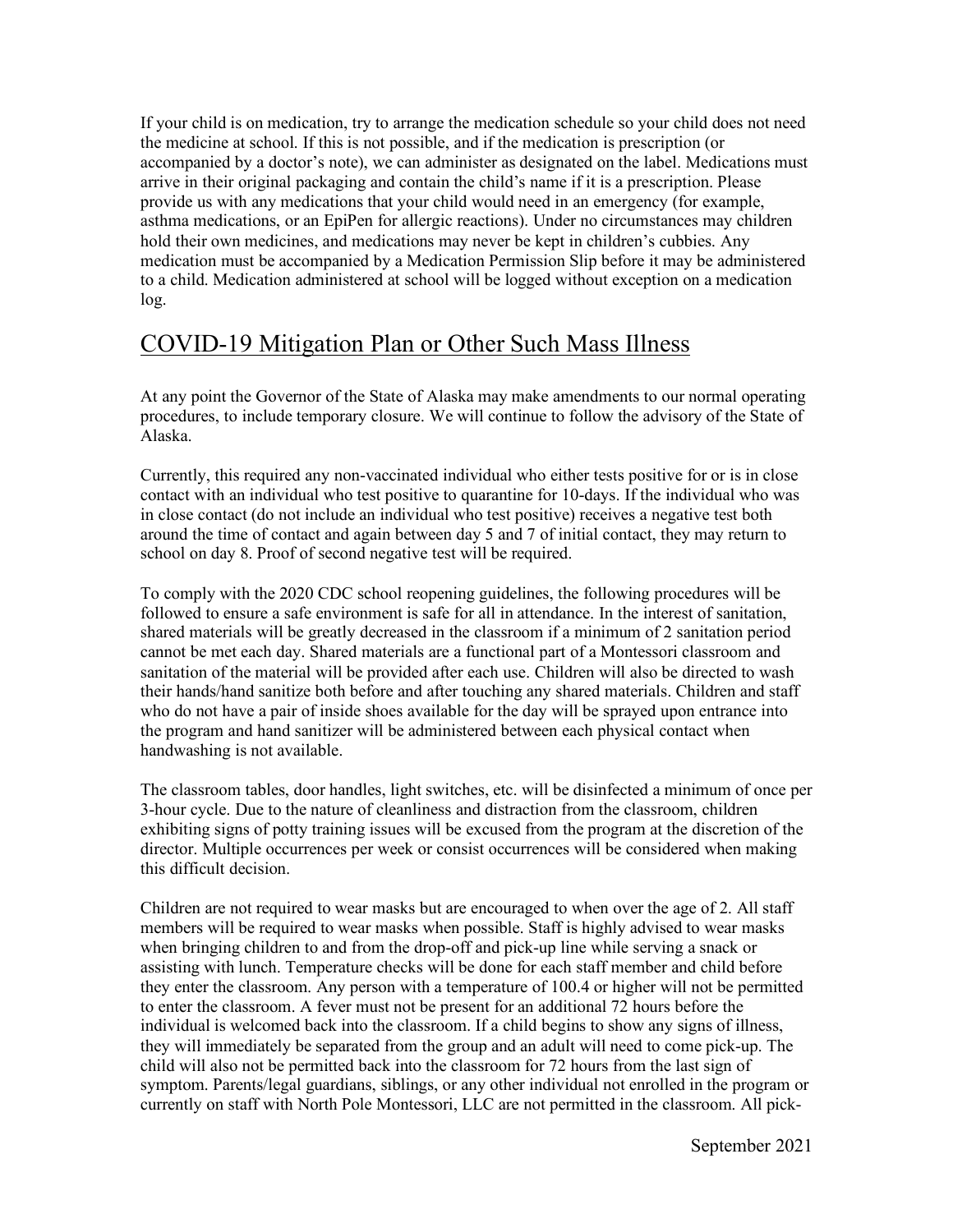up and drop-offs will be conducted by a staff member at each individual car. Signage is clearly marked on the front door explaining anyone showing any signs or symptoms of COVID-19 are not allowed to enter the premise. If a staff member or child becomes ill and tests positive with COVID-19, the school will be closed for a minimum of 72 hours to allow for the natural disinfecting process. The school will then be cleaned thoroughly before admittance of any individual.

#### Appendix A: Illnesses or Symptoms

Please do not bring your child into the group home if they have any of the following illnesses or symptoms. If you are unsure about whether you should bring your child into the group home, please contact us.

- A) The illness prevents the child from participating comfortably in activities as determined by the staff;
- B) The illness results in a greater need for care than the staff can provide without compromising the health and safety of the other children as determined by the staff;
- C) The child has any of the following conditions, unless a health professional determines the child's condition does not require exclusion:
	- Appears to be severely ill this could include lethargy/lack of responsiveness, irritability, persistent crying, difficulty breathing, or having a quickly spreading rash
	- Temperature, oral temperature 101 or greater, axillary (armpit) temperature 100 or greater, accompanied by behavior changes or other signs or symptoms of illness
	- Uncontrolled diarrhea, defined by more watery stools, decreased form of stool that is not associated with changes of diet. Exclusion is required for all diapered children whose stool is not contained by the diaper, and toilet-trained children if the diarrhea is causing 'accidents'. Readmission after diarrhea can occur when toilet-trained children do not have toileting accidents. Special circumstances that require specific exclusion criteria include the following:
		- o Toxin-productin E coil or Shigella infection, until the diarrhea resolves and the test results of 2 stool cultures are negative for these organisms.
		- o Salmonella serotype Typhi infection, until diarrhea resolves. In children younger than 5 years with Salmonella serotype Typhi 3 negative stool cultures are required
	- Blood or mucus in the stools not explained by dietary change, medication or hard stools
	- Vomiting two or more times in the previous 24 hours unless the vomiting is determined to be due to a non-communicable condition and the child is not in danger of dehydration
	- Persistent abdominal pain (continues more than 2 hours) or intermittent pain associated with fever or other signs of symptoms
	- Mouth sores with drooling unless the child's physician or local health department authority states the child is non-infectious
	- Rash with fever or lethargy / decreased activity until a physician has determined the illness not to be a communicable disease
	- Tuberculosis, until the child's physician or local health department authority states the child is on appropriate treatment and can return
	- Impetigo, until 24 hours after treatment has begun
	- Streptococcal pharyngitis (i.e. strep throat or other streptococcal infection), until 24 hours after treatment has been started
	- Head lice (pediculosis), until after the first treatment
	- Scabies, until after treatment has been given
	- Varicella+ (chicken pox), until all lesions have dried and crusted (usually six days)
	- Persistent abdominal pain (continues for more than 2 hours) or intermittent abdominal pain associated with fever, dehydration, or other sign or symptoms of illness
	- Rubella+, until 6 days after rash appears
	- Pertussis<sup>+</sup>, until 5 days of appropriate antibiotic treatment
	- Mumps+, until 5 days after onset of parotid gland swelling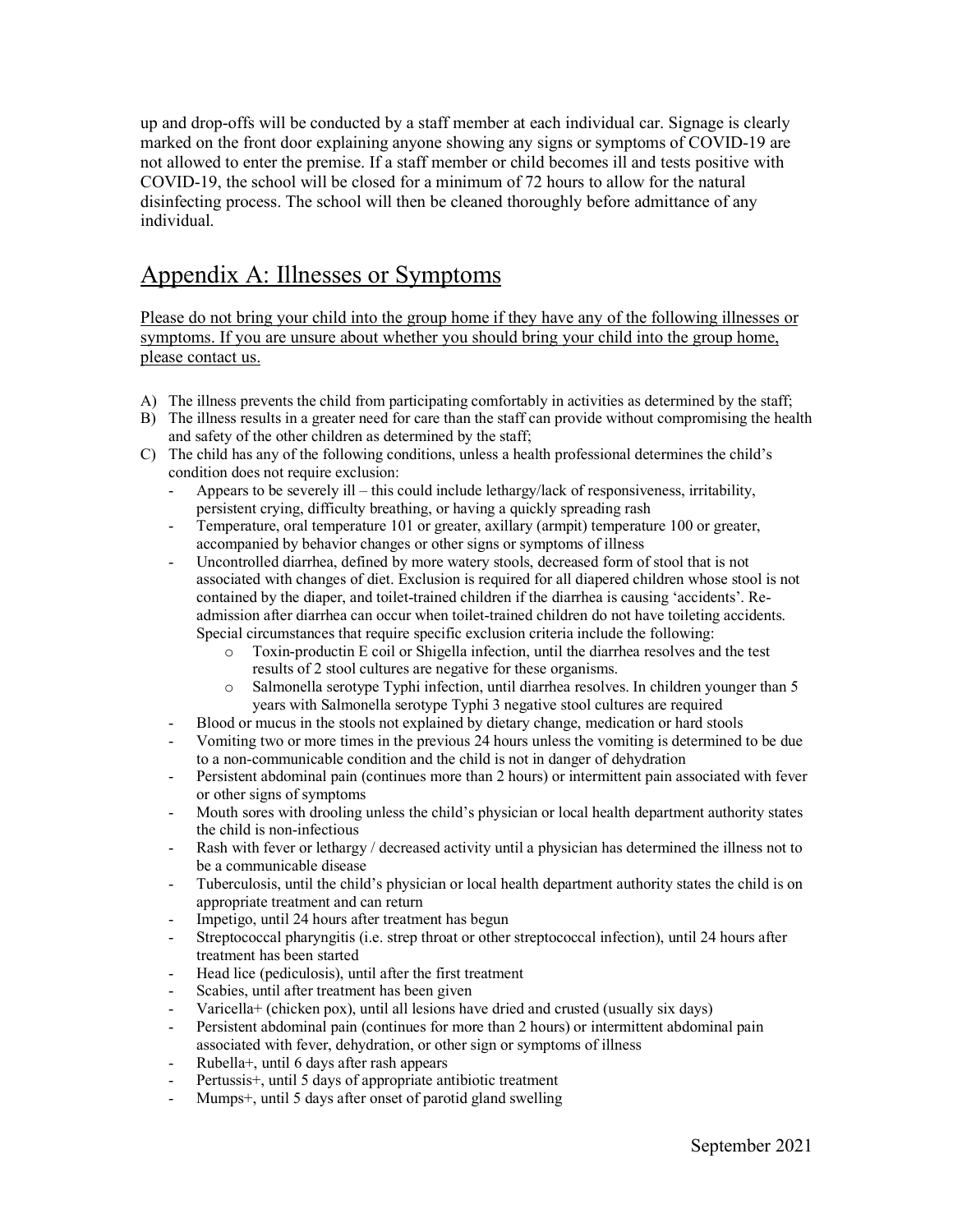- Measles+, until 4 days after rash appears
- Hepatitis A virus infection, until 1 week after onset of illness or jaundice or as directed by the health department

### Appendix B: Conditions That Do Not Require Exclusion

The following conditions do not require exclusion to control spread of disease to others.

- Common colds, runny nose (regardless of color or consistency of nasal discharge), and coughs
- Watery eye discharge without fever, eye pain, or eyelid redness
- Yellow or white eye drainage that is not associated with pink or red conjunctiva (i.e. the whites of the eyes)
- Fever without any signs or symptoms of illness in children who are older than 4 months. For this purpose, fever is defined as a temperature above 101 orally or 100 in the armpit. Fever is an indication of the body's response to something, bit is neither a disease nor a serious problem by itself. Body temperature can be elevated by overheating caused by overdressing or a hot environment, reactions to medications, and response to infection. If the child is behaving normally but has a fever, the child should be monitored, but does not need to be excluded for fever alone
- Rash without fever and behavior changes
- Lice or nits without lice (exclusion for treatment may be delayed until the end of the day). The child will need to receive a medicated shampoo treatment before they are permitted back into the program. The manufacturers or doctor recommendations should be followed for any additional treatments. If nits are still present after 2 treatments, the child may be required to provide a doctors not to indicate treatment for Lice and/or Nits are being conducted.
- Ringworm (exclusion for treatment that may be delayed until the end of the day)
- Thrush (i.e. white spots or patches in the mouth)
- Fifth disease (slapped cheek disease, parvovirus B19)
- Methicillin-resistant Staphylococus aureus, or MRSA, without an infection or illness that would otherwise require exclusion. Known MRSA carriers or colonized individuals should not be excluded
- Pinkeye (bacterial conjunctivitis). Pink or red conjunctiva with white or yellow eye mucus drainage (signs of bacterial infection), often with matted eyelids after sleep and eye pain. Exclusion is no longer required for this condition after a doctor's advice and/or medication has been administered (according to medication guidelines). Health professionals may vary on whether to treat this condition with antibiotic drops. The role of antibiotics in treatment and preventing spread is unclear. Most children with pinkeye get better after 5 or 6 days without antibiotics. Parents should discuss care of this condition with their child's health professional, and follow the health professional's advice.
- Cytomegalovirus infection
- Chronic hepatitis B virus infection
- Human immunodeficiency virus (HIV) infection. Exclusion of an HIV-infected child whose immunologic deficiency poses a risk from exposures of the HIV-infected child to other children's infections should be decided on a case-by-case basis by health professionals
- The presence of infectious germs in stool or urine without illness symptoms (exceptions include potentially serious organisms [ex. Escherichia coli (E Colt) 0157:H7 or Shigella must be excluded until 2 stool cultures are negative and the child is cleared to return by local health department officials. Children with 5 serotype Typhi must be excluded until 3 stool cultures are negative, and they are cleared by health professional or local health department officials

### Appendix C: Emergency Medical Services

Call 911 immediately for any of the following situations: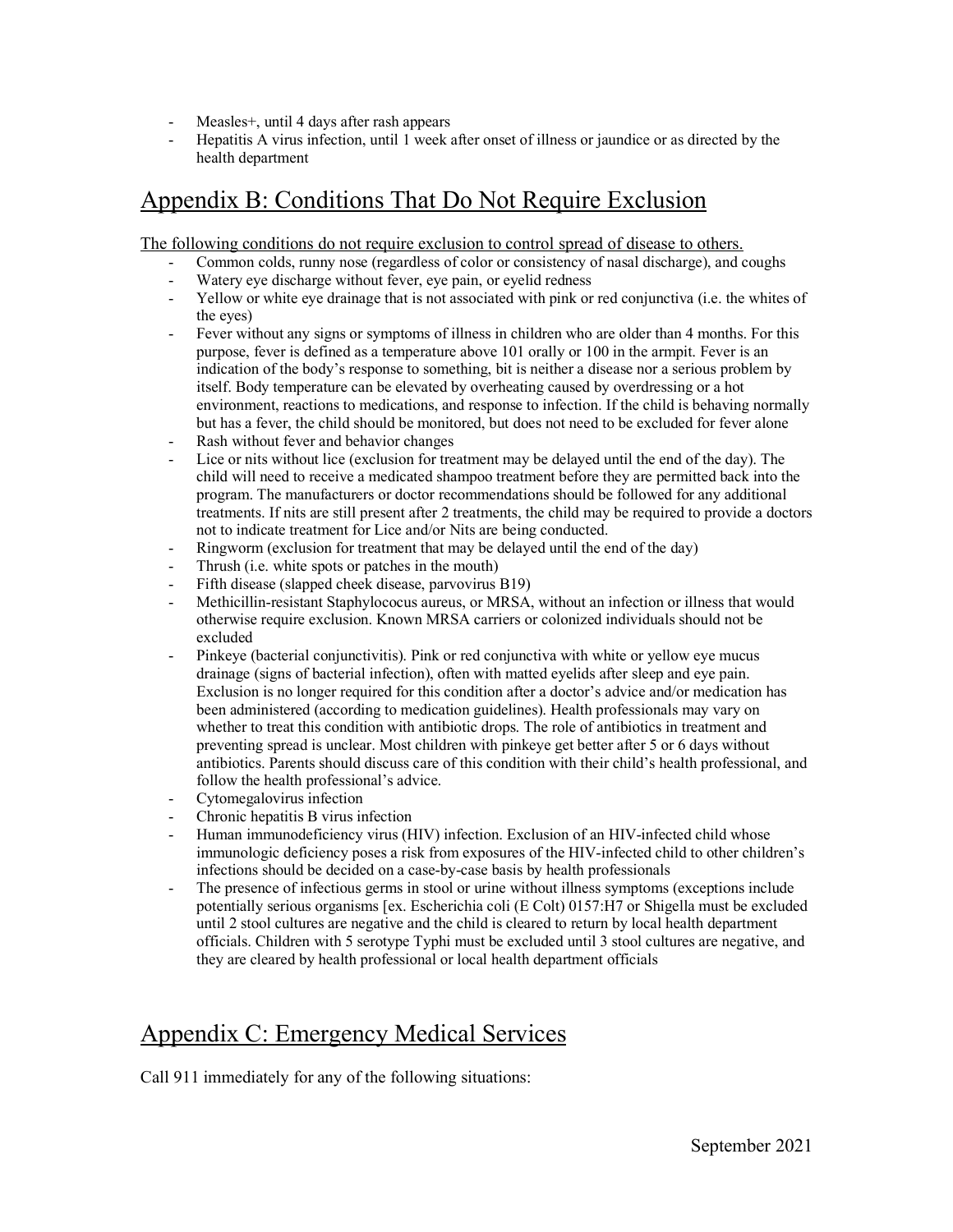- Anytime you believe a child needs immediate medical assessment and treatment that cannot wait for parents to take the child for care; fever in association with abnormal appearance, difficulty breathing, or a problem with circulation indicated by abnormal skin color, such as looking exceptionally pale, having a bluish tone, or having skin that is exceptionally pink
- Multiple children affected by injury or serious illness at the same time
- A child is acting strangely, is much less alert, or is much more withdrawn than usual
- Rhythmic jerking of arms and legs and a loss of responsiveness (seizure except for a child who is known to have seizures and for whom a care plan is in place for management of seizures without calling 911)
- Vomiting blood
- Severe stiff neck (limiting child's ability to put his or her chin to chest) with headache and fever
- Severe dehydration with sunken eyes, lethargy, no tears, and not urinating
- Suddenly spreading purple or red rash
- A large volume of blood in the stools
- Hot or cold weather injuries (e.g., frostbite, heat exhaustion)

Situations that require urgent medical attention (these conditions do not necessarily need EMS or ambulance transport if parent notification and transport to medical care can be achieved within an hour or so):

- Fever in a child of any age who looks more than mildly ill
- Appearing and acting very ill for a child of any age
- Severe vomiting and/or diarrhea
- An injury that may require medical treatment, such as a cut that does not hold together after it is cleaned
- Any animal bite that breaks the skin
- Venomous bites or stings with spreading local redness and swelling, or evidence of general illness - Any medical condition that is outlined in the child's care plan as requiring medical attention

### Appendix D: Emergency Response Plan

#### The following are recommended actions to take in an emergency:

- Whether a crisis takes the form of a family emergency, local disaster or a national event, follow your usual family routines as closely as possible. Eat meals, go to bed and spend your time together in much the same way as you typically do. If an emergency strikes when children are at school, we will follow our daily program with as little disruption as possible, too. Children feel secure with familiar routines. It helps them sort out what has changed, and what will stay the same. If children can count on parents and Educators to remain calm, answer their questions openly and honestly and respond reassuringly to their anxiety and fear, they will learn how to cope with crisis situations.
- The director will contact local, state, and federal officials, and listens to the news to stay on top of what is happening and how we should respond. As soon as we receive instructions from the authorities, the director meets with the management team to execute the recommended course of action.
- Administrators will quietly inform Educators of the situation. We ask all adults Educators and parents – to limit discussion of traumatic events around the children.
- Likewise, we suggest you limit children's exposure to news reports of disasters on TV or on the radio at home. We respond to questions openly and honestly, but with comfort and reassurance.
- Administrators and Educators will develop plans and ensure that usual routines with children are followed with as little disruption as possible.
- We will remain available to field incoming phone calls.

#### Immediate Emergency Evacuation

If building occupants are in any immediate danger, we will evacuate immediately. We will follow the usual evacuations routine that we practice. We always bring attendance sheets and emergency information for all